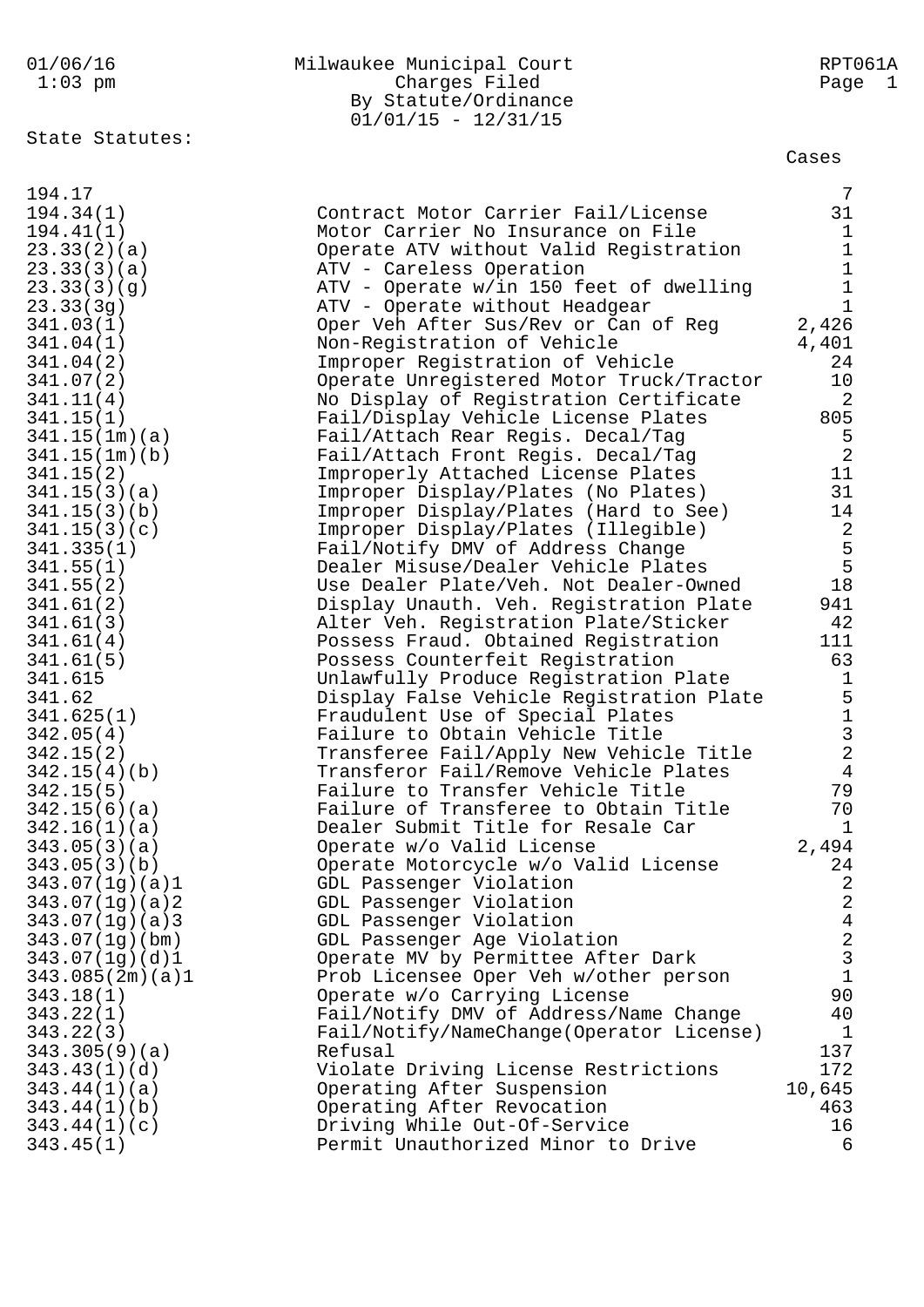| 01/06/16<br>$1:03$ pm  | Milwaukee Municipal Court<br>Charges Filed<br>By Statute/Ordinance<br>$01/01/15 - 12/31/15$ | RPT061A<br>$\overline{2}$<br>Page |
|------------------------|---------------------------------------------------------------------------------------------|-----------------------------------|
| State Statutes:        |                                                                                             | Cases                             |
| 343.45(2)              | Permit Unauthorized Person to Drive                                                         | 69                                |
| 343.52(1)(a)           | Sell or Lend Special Identification Card                                                    | 1                                 |
| 343.52(1)(b)           | Unlawful Display of Special ID Card                                                         | 5                                 |
| 343.52(1m)             | Fraudulent Use of Special ID Card                                                           | 18                                |
| 344.62(1)              | Operate Motor Vehicle without Insurance                                                     | 6,362                             |
| 344.62(2)              | Operate Motor Vehicle w/o Proof of Ins                                                      | 163                               |
| 344.64(2)              | Knowingly Forge/Alter Proof of Insurance                                                    | $\mathbf 1$                       |
| 345.17(1)(b)           | False Statement to DMV-Driver License                                                       | 1<br>$\mathbf{1}$                 |
| 345.17(1)(c)           | False Statement to DMV-ID Card                                                              | 160                               |
| 346.04(1)<br>346.04(2) | Fail/Obey Traffic Officer Signal/Order<br>Failure To Obey Traffic Officer/Signal            | 748                               |
| 346.05(1)              | Operating Left of Center Line                                                               | 62                                |
| 346.06                 | Meeting of Vehicle-Wrong Side                                                               | $\overline{2}$                    |
| 346.07(2)              | Unsafe Cutting in When Passing                                                              | 5                                 |
| 346.07(3)              | Failure to Yield to Passing Vehicle                                                         | $\overline{4}$                    |
| 346.072(1)(a)          | Passing Illegally                                                                           | 1                                 |
| 346.072(1m)(a)         | Fail/Move Vehicle - Pass Stop Emerg Veh                                                     | 7                                 |
| 346.072(1m)(b)         | Fail/Slow Vehicle - Pass Stop Emerg Veh                                                     | $\mathbf 1$                       |
| 346.075(1)             | Overtaking & Passing Bicycles                                                               | $\mathbf 1$                       |
| 346.075(2)             | Improper Passing of Stopped Bus                                                             | 8                                 |
| 346.08                 | Unsafe Passing on Right                                                                     | 76                                |
| 346.09(1)              | Passing into Oncoming Traffic                                                               | 13                                |
| 346.09(3)              | Passing in No-Passing Zone                                                                  | $\overline{2}$                    |
| 346.09(4)              | Passing Vehicle Indicating Left Turn                                                        | $\overline{2}$                    |
| 346.10(2)              | Passing at Intersection<br>Unsafe Lane Deviation                                            | 74<br>213                         |
| 346.13(1)<br>346.13(3) | Deviation From Designated Lane                                                              | 4                                 |
| 346.14(1)              | Automobile Following Too Closely                                                            | 160                               |
| 346.14(2)(a)           | Truck Following Too Closely                                                                 | 4                                 |
| 346.15                 | Driving Wrong Way on Divided Highway                                                        | 40                                |
| 346.16(2)(a)           | Pedestrian/Bike/Cycle on Expressway                                                         | $\mathbf{1}$                      |
| 346.175                | Owners Liability-Flee/Elude Officer                                                         | $\mathbf 1$                       |
| 346.175(1)(a)          | Owners Liability-Flee/Elude Officer                                                         | 180                               |
| 346.18(1)              | Fail/Yield at Uncontrolled Intersection                                                     | 43                                |
| 346.18(2)              | Fail/Yield while Making Left Turn                                                           | 328                               |
| 346.18(3)              | Fail/Yield Right/Way from Stop Sign                                                         | 305                               |
| 346.18(3m)             | Fail/Yield/Uncontrolled T Intersection                                                      | 2                                 |
| 346.18(4)<br>346.18(5) | Fail/Yield when Emerging from Alley<br>Fail/Yield Rt/Way from Parked Position               | 25<br>40                          |
| 346.18(6)              | Fail/Yield for Yield Sign                                                                   | 18                                |
| 346.18(7)              | FYR-Entering Alley/Driveway from Highway                                                    | $\mathbf{1}$                      |
| 346.18(7)(a)           | Fail/Yield when Entering Alley                                                              | $\mathbf{1}$                      |
| 346.18(7)(b)           | Fail/Yield when Crossing Sidewalk                                                           | $\mathbf{1}$                      |
| 346.19(1)              | Fail/Yield to Stop for Emergency Vehicle                                                    | 58                                |
| 346.195(1)             | Owner Liability-Fail/Yield to ER Vehicle                                                    | 9                                 |
| 346.20(1)              | Fail/Yield to Funeral Procession                                                            | $\mathbf{1}$                      |
| 346.23(1)              | Fail/Yield at Controlled Intersection                                                       | 99                                |
| 346.23(2)              | FYR at Divided Highway                                                                      | 1                                 |
| 346.24(1)              | FYR to Pedestrian/uncontroll. Intersect                                                     | 93                                |
| 346.24(2)              | Sudden Pedes/Bike Movement into Traffic                                                     | 53                                |
| 346.24(3)              | Passing Vehicle Stopped for Pedestrian                                                      | 5                                 |
| 346.25                 | Pedestrian/Bike FYR when CrossingRoadway                                                    | 4                                 |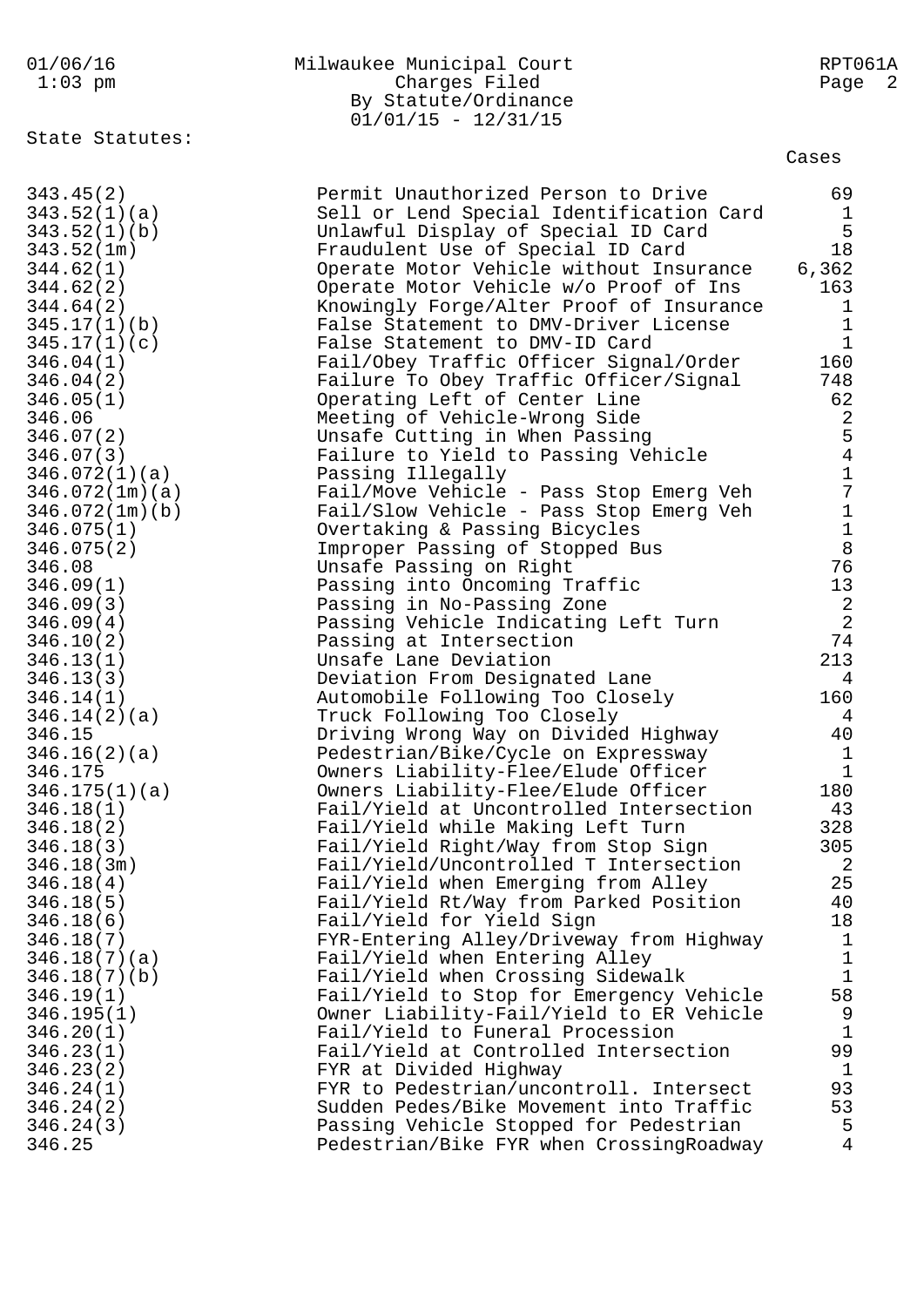| 01/06/16<br>$1:03$ pm                                                                                                                                                                                                                                                                                                                                                                                                                                                                                                                                                                                                                                                                                                            | Milwaukee Municipal Court<br>Charges Filed<br>By Statute/Ordinance<br>$01/01/15 - 12/31/15$                                                                                                                                                                                                                                                                                                                                                                                                                                                                                                                                                                                                                                                                                                                                                                                                                                                                                                                                                                                                                                                                                                                                                                                                                                                                                                                                                                                                                                                                                                                                                                                                                                                                                                      | RPT061A<br>Page<br>$\overline{\mathbf{3}}$                                                                                                                                                                                                                                                                                                                                                                                                                                                                                                                                                                            |
|----------------------------------------------------------------------------------------------------------------------------------------------------------------------------------------------------------------------------------------------------------------------------------------------------------------------------------------------------------------------------------------------------------------------------------------------------------------------------------------------------------------------------------------------------------------------------------------------------------------------------------------------------------------------------------------------------------------------------------|--------------------------------------------------------------------------------------------------------------------------------------------------------------------------------------------------------------------------------------------------------------------------------------------------------------------------------------------------------------------------------------------------------------------------------------------------------------------------------------------------------------------------------------------------------------------------------------------------------------------------------------------------------------------------------------------------------------------------------------------------------------------------------------------------------------------------------------------------------------------------------------------------------------------------------------------------------------------------------------------------------------------------------------------------------------------------------------------------------------------------------------------------------------------------------------------------------------------------------------------------------------------------------------------------------------------------------------------------------------------------------------------------------------------------------------------------------------------------------------------------------------------------------------------------------------------------------------------------------------------------------------------------------------------------------------------------------------------------------------------------------------------------------------------------|-----------------------------------------------------------------------------------------------------------------------------------------------------------------------------------------------------------------------------------------------------------------------------------------------------------------------------------------------------------------------------------------------------------------------------------------------------------------------------------------------------------------------------------------------------------------------------------------------------------------------|
| State Statutes:                                                                                                                                                                                                                                                                                                                                                                                                                                                                                                                                                                                                                                                                                                                  |                                                                                                                                                                                                                                                                                                                                                                                                                                                                                                                                                                                                                                                                                                                                                                                                                                                                                                                                                                                                                                                                                                                                                                                                                                                                                                                                                                                                                                                                                                                                                                                                                                                                                                                                                                                                  | Cases                                                                                                                                                                                                                                                                                                                                                                                                                                                                                                                                                                                                                 |
| 346.28(1)<br>346.28(2)<br>346.29(2)<br>346.31(1)<br>346.31(2)<br>346.31(3)(a)<br>346.31(3)(b)<br>346.31(4)<br>346.32<br>346.33(1)<br>346.33(1)(a)<br>346.33(1)(b)<br>346.33(1)(c)<br>346.33(1)(d)<br>346.33(1)(f)<br>346.33(1m)<br>346.34(1)(a)1<br>346.34(1)(a)2<br>346.34(1)(a)3<br>346.34(1)(b)<br>346.34(2)<br>346.37<br>346.37(1)(a)1<br>346.37(1)(b)<br>346.37(1)(c)1<br>346.37(1)(c)<br>346.37(1)(c)3<br>346.37(1)(d)1<br>346.37(2)<br>346.38(1)<br>346.38(2)<br>346.39(1)<br>346.44(2)<br>346.455<br>346.457(1)<br>346.46<br>346.46(1)<br>346.46(2)(a)<br>346.46(2)(b)<br>346.46(3)<br>346.47(1)<br>346.47(2)<br>346.51(1)<br>346.52(1)(a)<br>346.52(1)(b)<br>346.52(1)(f)<br>346.53(6)<br>346.54<br>346.57<br>346.57(2) | Pedestrian Fail/Walk on Left Side/Hghway<br>FYR to Pedestrian on Sidewalk<br>Standing on Roadway<br>Fail to Follow Indicated Turn<br>Improper Right Turn<br>Improper Left Turn/Approach<br>Improper Left Turn/Intersection<br>Improper Left Turn/On 3-Lane Highway<br>Improper Turn into Driveway/Private Road<br>Unlawful U/Y Turn<br>Unlawful U/Y Turn-Control. Intersection<br>Unlawful U/Y Turn - Midblock<br>Unlawful U/Y Turn-Highway MidBlock<br>Unlawful U/Y Turn-Erected Signs<br>Improper U-Turn - Unsafe or Interfere<br>Unlawful U-Turn<br>Unsafe Turn-At Intersection<br>Unsafe Turn-Enter Driveway/Private Road<br>Unsafe Turn-w/o Reasonable Safety<br>Fail to Signal Turn<br>Fail/Signal Stop/Slowing<br>Violate Traffic-Control Signal<br>Violate Green Traffic-Control Signal<br>Violate Yellow Traffic Signal<br>Violate Red Traffic Light<br>Pedes/Bike Violate Red Traffic Light<br>Illegal Right Turn on Red<br>Violate Green Traffic Arrow<br>Violate Special Traffic Signal<br>Pedestrian Signal Violation<br>Bike/Pedes Violate Pedestrian Signal<br>Fail/Stop for Flashing Red Signal<br>Driving Through/Around RR Crossing Gate<br>Fail/Stop for Fire Truck at Fire Station<br>Owner's Liability-Pass Fire Truck<br>Fail to Stop/Improper Stop at Stop Sign<br>Fail/Stop at Stop Sign<br>Improper Stop/Stop Sign-Clear Line<br>Improper Stop/Stop Sign-No Clear Line<br>Improper Stop/RR Stop Sign<br>Fail/Yield/Stop/Emerging from Alley<br>Fail/Stop at Intersecting Alley<br>Improper Parking On/Off Roadway<br>Stopping/Standing w/i Intersection<br>Stopping/Standing on a Crosswalk<br>Stopping/Standing-Double Parking<br>Parking/Standing where Prohibited<br>Improper Parking/Standing of Vehicle<br>Speeding Violations<br>Unreasonable and Imprudent Speed | 4<br>$\mathbf{1}$<br>41<br>18<br>56<br>$\mathbf{1}$<br>39<br>$\mathbf{1}$<br>26<br>$\begin{array}{c} 3 \\ 8 \end{array}$<br>13<br>$\epsilon$<br>$\bf 4$<br>$\begin{array}{c} 2 \\ 1 \\ 5 \\ 1 \end{array}$<br>32<br>52<br>$\begin{array}{c} 3 \\ 1 \end{array}$<br>$\mathbf 1$<br>25<br>1,107<br>7<br>26<br>$\boldsymbol{2}$<br>$\mathbf 1$<br>$\mathbf{1}$<br>18<br>65<br>$\mathbf 1$<br>$\mathbf 1$<br>3<br>$\overline{4}$<br>815<br>$\mathbf 1$<br>$\mathbf 1$<br>3<br>$\overline{c}$<br>$\mathbf 1$<br>$\overline{\mathbf{c}}$<br>$\overline{a}$<br>$\mathbf 1$<br>$\mathbf 1$<br>35<br>33<br>$\mathbf{1}$<br>340 |
| 346.57(3)<br>346.57(4)(a)                                                                                                                                                                                                                                                                                                                                                                                                                                                                                                                                                                                                                                                                                                        | Driving too Fast for Conditions<br>Speeding in School Zones                                                                                                                                                                                                                                                                                                                                                                                                                                                                                                                                                                                                                                                                                                                                                                                                                                                                                                                                                                                                                                                                                                                                                                                                                                                                                                                                                                                                                                                                                                                                                                                                                                                                                                                                      | 131<br>2                                                                                                                                                                                                                                                                                                                                                                                                                                                                                                                                                                                                              |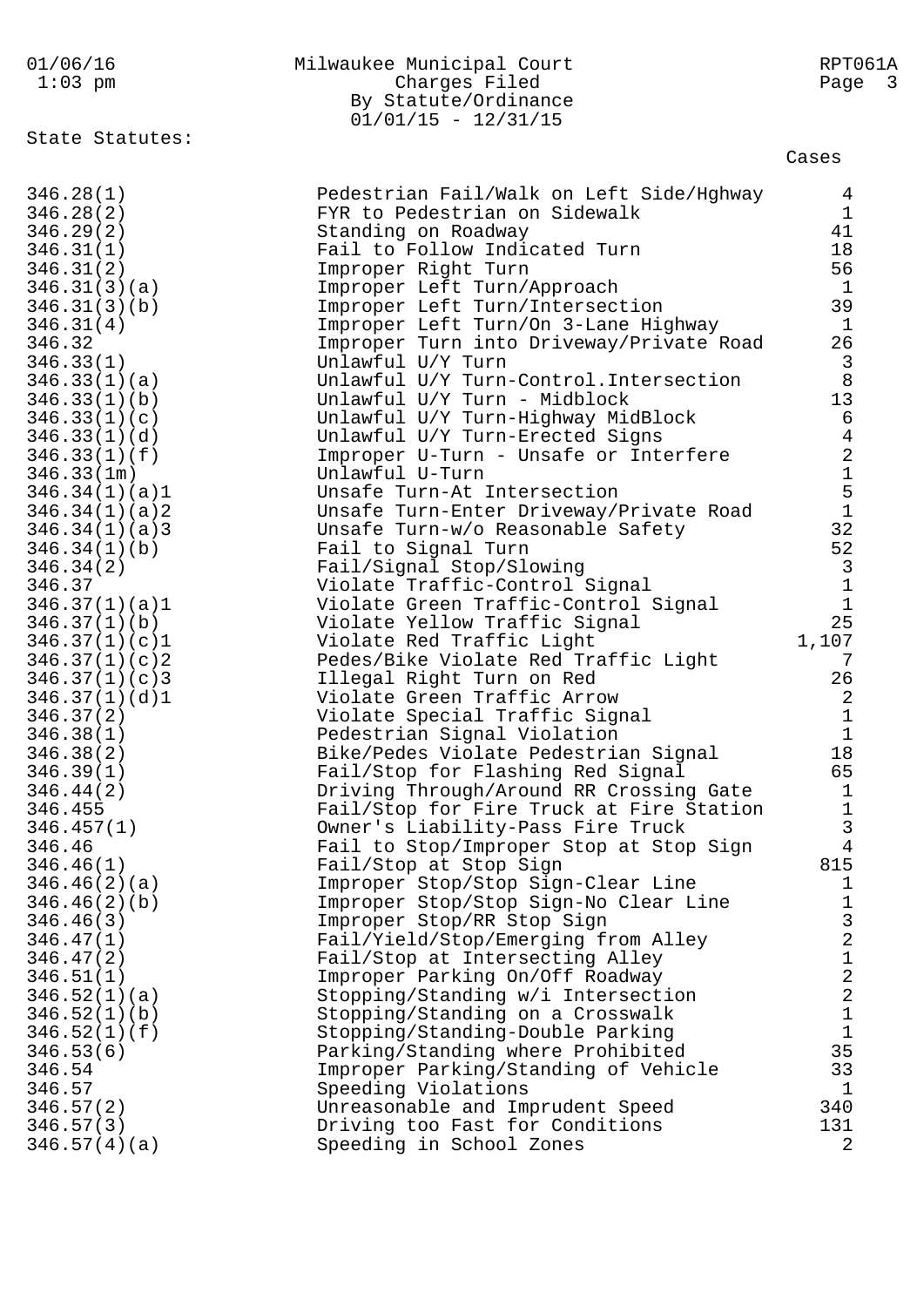| 01/06/16<br>$1:03$ pm         | Milwaukee Municipal Court<br>Charges Filed<br>By Statute/Ordinance<br>$01/01/15 - 12/31/15$ | RPT061A<br>Page<br>4                       |
|-------------------------------|---------------------------------------------------------------------------------------------|--------------------------------------------|
| State Statutes:               |                                                                                             | Cases                                      |
| 346.57(4)(e)<br>346.57(4)(h)  | Speeding on City Highway<br>Speeding in 55 MPH Zone                                         | 55<br>3                                    |
| 346.57(5)                     | Exceeding Speed Zones/Posted Limits                                                         | 5,147                                      |
| 346.58(1)                     | Exceed Speed/Metal-Rubber Tired Vehicles                                                    | ı                                          |
| 346.59(1)                     | Impeding Traffic by Slow Speed                                                              | 4                                          |
| 346.62(2)                     | Reckless Driving-Endanger Safety                                                            | 182                                        |
| 346.63(1)(a)                  | Operating While Intoxicated                                                                 | 620<br>48                                  |
| 346.63(1)(am)<br>346.63(1)(b) | Operat. w/ Detectable Level Ctrld Substn<br>Operating While Intoxicated - BAC .1%+          | 395                                        |
| 346.63(2m)                    | Violate Absolute Sobriety Law                                                               | 5                                          |
| 346.63(7)(a)1                 | Operate Commercial Vehicle w/BAC > 0.0%                                                     | $\mathbf 1$                                |
| 346.63(7)(a)2                 | Operate Comm. Veh. w/in 4 Hours/Alcohol                                                     | $\overline{1}$                             |
| 346.67(1)                     | Hit and Run                                                                                 | $\overline{4}$                             |
| 346.675(1)                    | Veh Owner Liability-Hit and Run                                                             | 295                                        |
| 346.68                        | Hit and Run-Unattended Vehicle                                                              | 97                                         |
| 346.69                        | Hit and Run-Property Adjacent to Highway                                                    | 45                                         |
| 346.70(1)                     | Failure to Notify Police of Accident                                                        | 147<br>12                                  |
| 346.70(2)<br>346.70(5)        | Duty/Report Accident (Report Req'mt)<br>Falsifying Accident Report                          | $\overline{4}$                             |
| 346.78                        | Bike Rules-Ride Play Vehicles on Roadway                                                    | $\sqrt{2}$                                 |
| 346.79(2)(a)                  | Bike Rules-Transport Unauth. Passengers                                                     |                                            |
| 346.80(2)(c)                  | Bike Rules-Due Care when Passing                                                            | $\begin{array}{c} 1 \\ 1 \\ 1 \end{array}$ |
| 346.80(5)                     | Bike Rules-Fail/Yield to Motor Vehicles                                                     |                                            |
| 346.804                       | Bike Rules-Fail/Yield, Etc. on Sidewalk                                                     | $1\,$                                      |
| 346.87                        | Unsafe Backing of Vehicle                                                                   | 40                                         |
| 346.88(3)(a)                  | Obstructed Driver's Vision w/Unauth.Sign                                                    | 1                                          |
| 346.88(3)(b)                  | Obstructed Driver's Vision-Front View                                                       | 19                                         |
| 346.88(3)(c)<br>346.88(4)     | Obstructed Driver's Vision-Rear View<br>MV Windows Not Reasonably Clean                     | $\mathfrak{Z}$<br>5                        |
| 346.89(1)                     | Inattentive Driving                                                                         | 395                                        |
| 346.89(2)                     | Operation with TV Visible to Driver                                                         | 9                                          |
| 346.89(3)(a)                  | Operating while E-Mailing or Texting                                                        | 6                                          |
| 346.90                        | Following/Parking Near Emergency Vehicle                                                    | $\mathbf{1}$                               |
| 346.91                        | Crossing Fire Hose                                                                          | $\overline{2}$                             |
| 346.92(1)                     | Driving with Person Riding Illegally                                                        | 17                                         |
| 346.92(2)                     | Riding Illegally on Vehicle                                                                 | 13                                         |
| 346.922(1)<br>346.93(1)       | Transport Child in Truck's Cargo Area<br>Minor Transporting Intoxicants in MV               | $\mathbf{1}$<br>3                          |
| 346.935(1)                    | Drink Open Intoxicants in MV                                                                | 11                                         |
| 346.935(2)                    | Possess Open Intoxicants in MV                                                              | 69                                         |
| 346.935(3)                    | Keep Open Intoxicants in MV                                                                 | 107                                        |
| 346.94(1)                     | Driving on Sidewalk                                                                         | 4                                          |
| 346.94(12)                    | Driving on Bicycle Lane or Way                                                              | 185                                        |
| 346.94(13)                    | Abandoned Motor Vehicle                                                                     | $\mathbf 1$                                |
| 346.94(2)                     | Racing on Highway                                                                           | 14                                         |
| 346.94(20)(a)                 | Opening Car Door on Highway-Adult                                                           | 3<br>$\mathbf{1}$                          |
| 346.94(5)<br>346.94(7)        | Placing Injurious Substance on Highway<br>Spilling Waste Load on/along Highway              | $\overline{4}$                             |
| 346.94(9)                     | Alighting From/Boarding Moving Vehicle                                                      | $\mathbf{1}$                               |
| 347.06(1)                     | Operation w/o Required Lamps Lighted                                                        | 199                                        |
| 347.06(3)                     | Unclean/Defective Lights or Reflectors                                                      | 11                                         |
| 347.07(2)(a)                  | Operate Vehicle w/ NonWhite Headlights                                                      | 18                                         |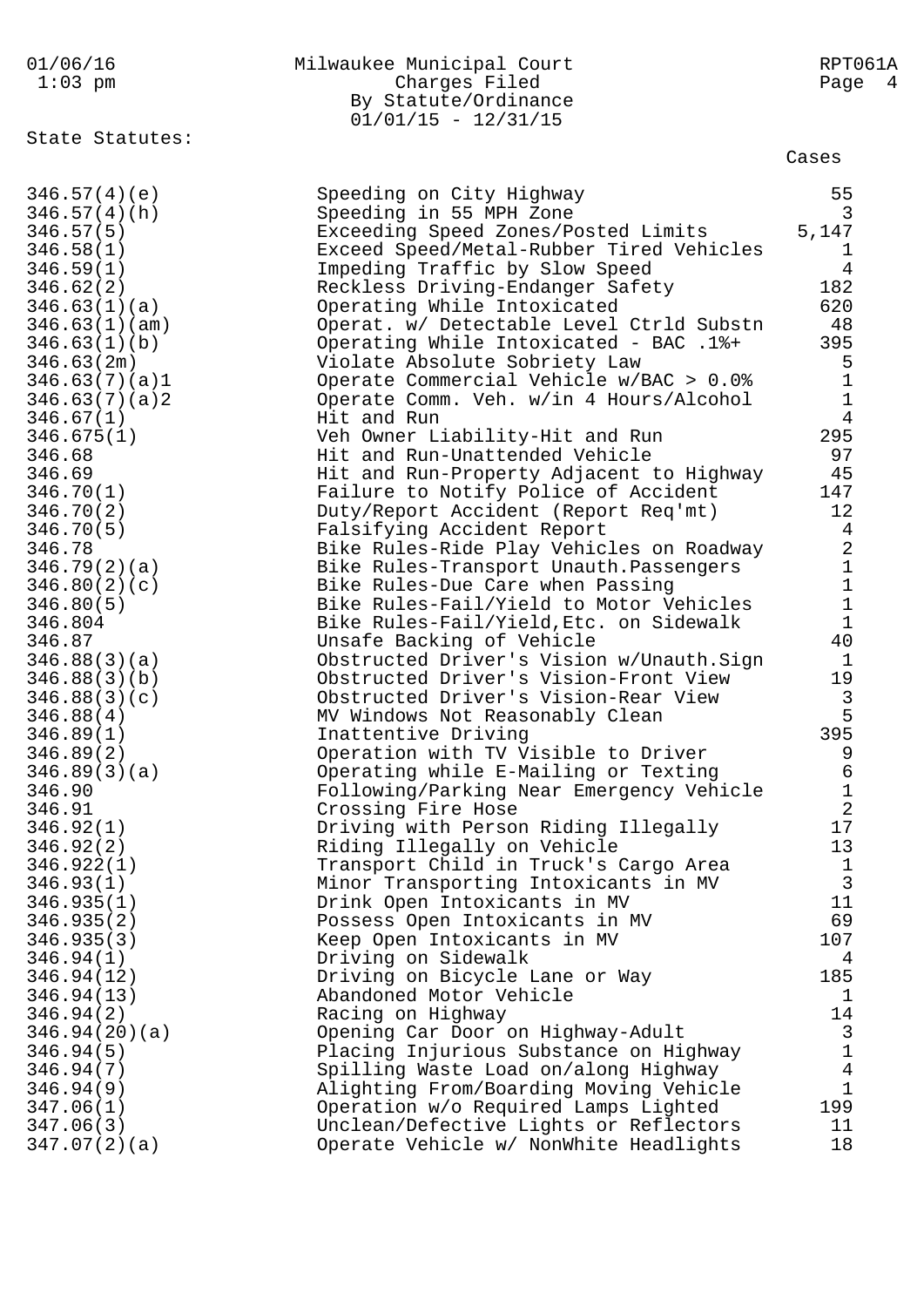|  |      |  | 01/06/16 |  |
|--|------|--|----------|--|
|  | 1.00 |  |          |  |

| 01/06/16  | Milwaukee Municipal Court | RPT061A |
|-----------|---------------------------|---------|
| $1:03$ pm | Charges Filed             | Page 5  |
|           | By Statute/Ordinance      |         |
|           | $01/01/15 - 12/31/15$     |         |

State Statutes:

| .-<br>⇐<br>∽ |
|--------------|
|--------------|

| 347.07(2)(b)   | Operate Vehicle w/ NonRed Taillights      | 17             |
|----------------|-------------------------------------------|----------------|
| 347.07(2)(c)   | Operate Vehicle w/ Flashing Light         | $\mathbf{1}$   |
| 347.09(1)(a)   | Operate Motor Vehicle w/o 2 Headlights    | 648            |
| 347.10(2)      | Other Headlamp Equipment Violations       | 7              |
| 347.12(1)      | Failure to Dim Headlights                 | $\mathbf{1}$   |
| 347.12(1)(a)   | Approaching Operator Fail/Dim MultiBeams  | 70             |
| 347.12(1)(b)   | Following Operator Fail/Dim MultiBeams    | 13             |
| 347.13(1)      | No Tail Lamp/Defective Tail Lamp-Night    | 287            |
| 347.13(3)      | Operate Vehicle w/o Registration Lamps    | 111            |
| 347.14(1)      | Operate Vehicle w/o Stopping Lights       | 476            |
| 347.15(1)      | Sale/Operate Veh. w/o Directional Lights  | $\mathbf{1}$   |
| 347.15(2)      | Improperly Locate Veh.Directional Lights  | 5              |
| 347.16(1)(a)   | Clearance Lamp Violations                 | $\mathbf{1}$   |
| 347.25(4)      | Equip NonPolice Veh. w/ Blue Lights       | 13             |
| 347.35(1)      | Operate Motor Vehicle w/o Capable Brakes  | 28             |
| 347.38(1)      | Defective Horn or Unnecessary Use         | 21             |
| 347.39(1)      | Operate Motor Veh. w/o Adequate Muffler   | 22             |
| 347.39(2)      | Equip Motor Vehicle with Illegal Muffler  | 19             |
| 347.40(1)      | Operate Vehicle w/o Rearview Mirror       | 11             |
| 347.41         | Defective Speedometer                     | $\mathbf{1}$   |
| 347.45(1)      | Operate Motor Vehicle w/o Proper Tires    | $\mathbf{1}$   |
| 347.455(1)     | Operate Vehicle w/ Height Modifications   | $\mathbf{2}$   |
| 347.47(2)      | Towing with Improper Hitches/Couplings    | $\mathbf{3}$   |
| 347.47(3)      | Towing with Improper Safety Chains        | $\overline{a}$ |
| 347.48(1)(a)   | Sell/Buy Motor Vehicle w/o Safety Belts   | $1\,$          |
| 347.48(2m)(a)  | Seat Belt Violation, Passenger 16 Yrs.    | $\mathbf{1}$   |
| 347.48(2m)(b)  | Vehicle Operator Fail/Wear Seat Belt      | 1,241          |
| 347.48(2m)(c)  | Operator Fail/Have Passenger/SeatBelted   | 47             |
| 347.48(2m)(d)  | Ride in Vehicle w/o Wearing Seat Belt     | 190            |
| 347.48(4)(am)  | Safety Belt Violations-Child              | 504            |
| 347.485        | Improper Cycle Head/Eye Protection/Equip  | $\mathbf 1$    |
| 347.485(1)(a)  | Minor Operate Motorcycle w/o Headgear     | $\mathbf{1}$   |
| 347.485(2)     | Operate Cycle without Eye Protection      | $\overline{a}$ |
| 347.485(2)(b)  | Operate Cycle w/Tinted Eye Prot in Dark   | $\mathbf 1$    |
| 347.486(1)     | Unlawfully High Motorcycle Handlebars     | $1\,$          |
| 347.486(3)     | No Functioning Muffler on Motorcycle      | $\overline{3}$ |
| 347.489(1)     | Operate Bike/Cycle w/o Lights/Reflectors  | 12             |
| 347.489(2)     | Operate Bike/Cycle w/o Functioning Brake  | $\mathbf{1}$   |
| 348.05(1)      | Operate Vehicle(Excess Width) w/o Permit  | $\mathbf 1$    |
| 348.06(1)      | Operate Vehicle (Excess Height) w/oPermit | $\mathbf 1$    |
| 348.09(1)      | Operating with Load Projecting on Sides   | $\mathbf{3}$   |
| 348.10(3m)     | Operate Veh. w/o Securely Fastened Load   | $\mathbf{1}$   |
| 348.15(3)(a)   | Violate Class A Hwy Weight Limits         | $\overline{a}$ |
| 348.15(3)(b)   | Violate Class A Hwy Weight Limits         | $\sqrt{2}$     |
| 348.15(3)(c)   | Violate Class A Hwy Weight Limits         | 5              |
| 348.15(3)(d)   | Violate Class A Hwy Weight Limits         | $\mathbf 1$    |
| 348.16(2)      | Violate Class B Hwy Weight Limits         | $1\,$          |
| TR101.02(2)(j) | Unnecessary Acceleration                  | $\sqrt{2}$     |
| TR301.62(10)   | No Interlock or Inoperative               | $\mathbf 1$    |
| TR305.06(1)    | Operate with Missing/Altered Vehicle ID   | $\mathbf{3}$   |
| TR305.08(3)    | Backup Lamp On When Not In Reverse        | $\mathbf{1}$   |
| TR305.09(4)    | Fail/Maintain Signal Lenses               | $\mathbf{1}$   |
|                |                                           |                |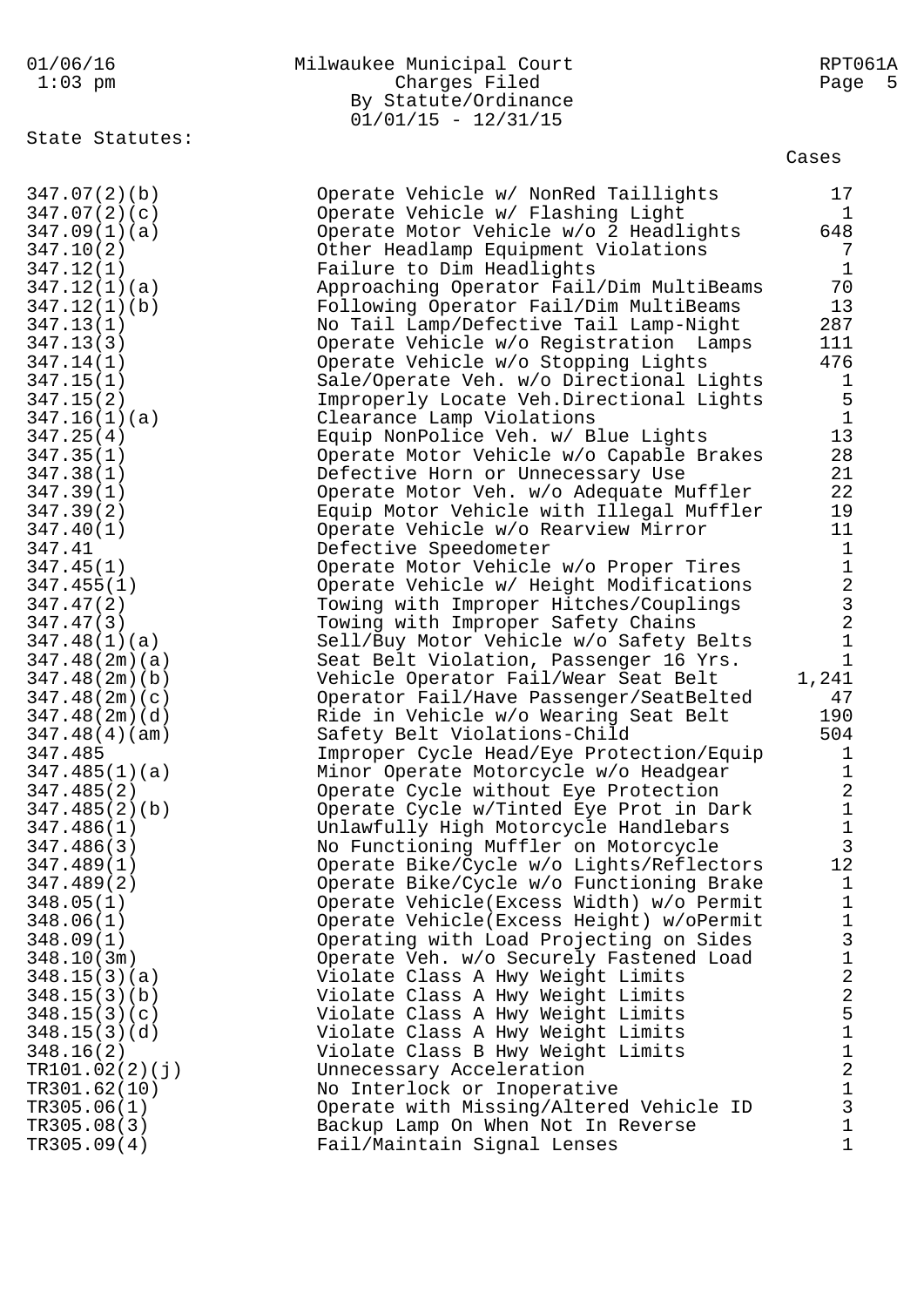01/06/16 Milwaukee Municipal Court RPT061A 1:03 pm Charges Filed Page 6 By Statute/Ordinance  $01/01/15 - 12/31/15$ State Statutes: Cases TR305.09(6) Cracked/Broken Lenses/Reflectors 7 TR305.11(2)(a) Fail/Properly Maintain Headlamps 1 TR305.15(1) Fail/Equip with Stop Lamps 1 TR305.15(2) Fail/Properly Maintain Stop Lamps TR305.15(4) Cover/Obstruct Stop Lamp Lenses 4 TR305.15(5) Fail/Maintain High-Mounted Stop Lamp 169 TR305.16(2) Fail/Properly Maintain Tail Lamps 2 TR305.16(4) Covered/Obscured Tail Lamps/Reflectors 13 TR305.17(1) Fail/Properly Maintain Brakes 2 TR305.18(1)(a) Fail/Equip Required Bumper 21 TR305.18(2)(c) Damaged/Distorted Vehicle Bumpers 4 TR305.19(1) Fail/Maintain Door/Hood Trunk Lid 7 TR305.19(3) Trunk Lid Open Position No Oversize Load 1 TR305.20(1) Fail/Properly Maintain Exhaust System 1 TR305.22(1) Fail/Equip Vehicle Fenders 1 TR305.22(2) Rusted/Damaged Fenders 2 TR305.26(1) Fail/Equip Required Mirrors 11 TR305.26(3) Cracked/Damaged/Poor Reflect on Mirror 27 TR305.29(2) Fail/Maintain Steering System 26 TR305.30(1) Fail/Properly Maintain Tires and Rims 10 TR305.30(2) Vehicle Tires w/Less Than 2/3 Inch Tread 6 TR305.30(3) Vehicle Tires Protrudes >2 Inches Beyond 2 TR305.30(4) Vehicle Tire/Rim Exceed Manufs Specs 1 TR305.30(6) Vehicle Tire/Cuts or Snags in Excess 1 TR305.30(9) Vehicle Rim-Loose/Missing Nut/Lug Bolt 16 TR305.31(1) Illegal Vehicle Height Modifications 2 TR305.32(1) Window Not Approved Safety Glass/Damaged 9 TR305.32(2) Front Driver's Side Window not Operate 18 TR305.32(4)(a) Vent / Side Window / Unauthorized Sign 10 TR305.32(4)(b)2 Illegal Window Tint 385 TR305.32(5)(a) Rear Window Unauthorized Sign 6 TR305.32(5)(b) Rear Window Excessive Tinting 120 TR305.32(6) Rear Side Window Excessive Tinting 151 TR305.34(3) Cracked/Damaged Vehicle Windshield 76 TR305.34(6) Illegal Materials on Windshield 166 TR305.35(1) Fail/Equip Required Wipers 1 TR305.35(4) Fail/Maintain Windshield Washer/Fluid 1 TR305.53 Fail/Equip Trailer Fender/Mud Guard 1 TR325.02(1) Fed Motor Carrier Regs (Veh Markings) 2 TR325.02(4) Vehicle Equipment Violations 4 TR325.02(5) Therstate Hours of Service, Etc. 38 TR325.02(6) Vehicle Equipment Violations-Group 2 1 TR327.03(1) Fed Reg/Safety - General Rangler B3 TR327.03(2) Age, Waiver of Physical Disqualification 7 TR327.03(3) Fed Reg/Safety - General 6 TR327.03(4) Violation of Out of Service Notice 206 TR327.03(5) Interstate/Intrastate Driving Rqmts 175 TR327.05(3)(a) Therstate Record of Duty Status 8 TR330.10(17) Motor Bus - Lights/Lamps/Reflectors 2

Sub Total: 49,451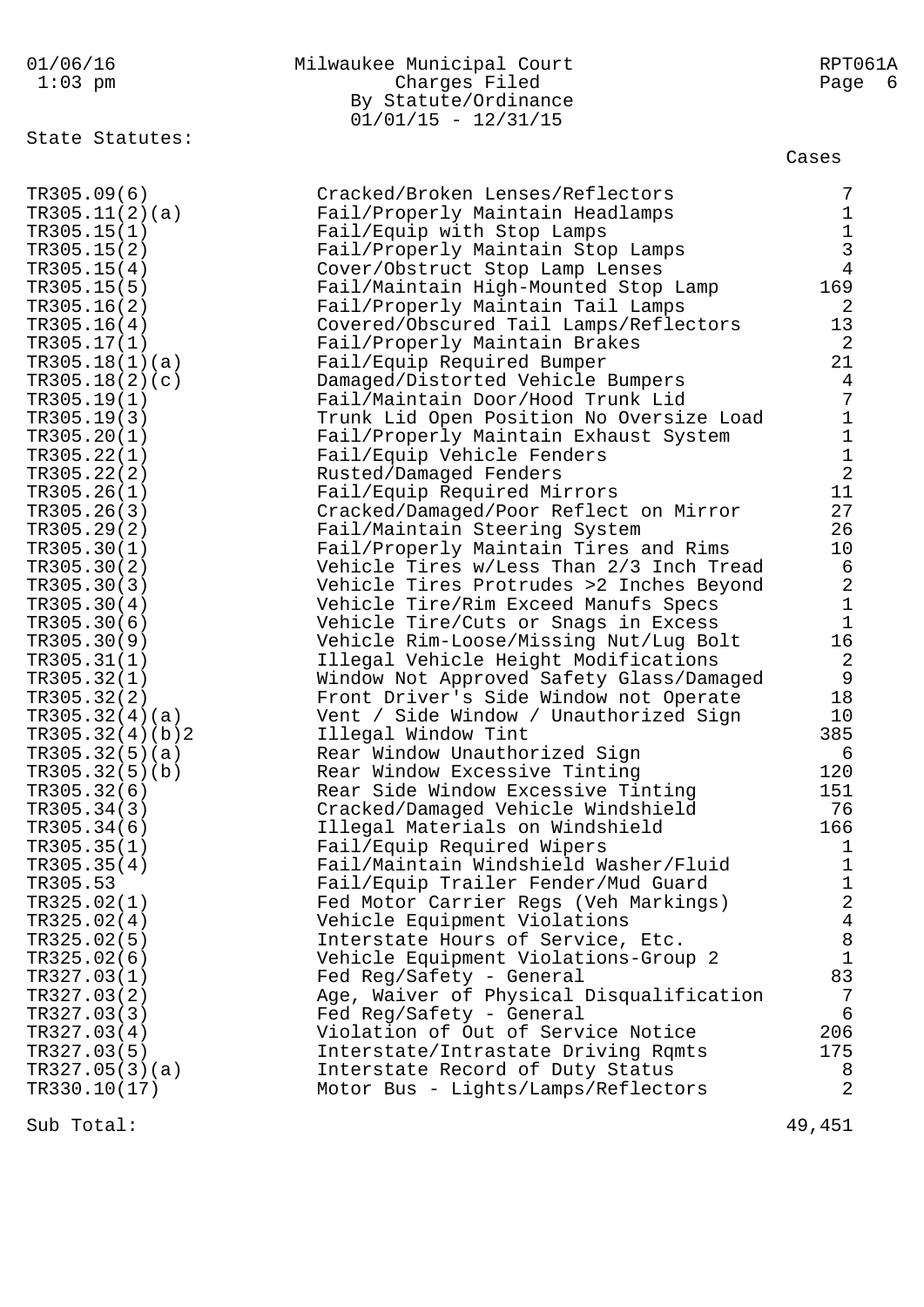Ordinances:

## 01/06/16 Milwaukee Municipal Court RPT061A Charges Filed By Statute/Ordinance  $01/01/15 - 12/31/15$

Cases

| $100 - 50 - 1 - a$<br>$100 - 51.5 - 1$<br>$100 - 54 - 1 - a$<br>$100 - 54 - 1 - b$<br>$100 - 59 - 1 - a$<br>$100 - 59 - 13$<br>$100 - 59 - 14 - a$<br>$100 - 59 - 3 - a$<br>$101 - 1 - 2$<br>$101 - 20 - 1$ | Public Passenger Vehicle - Permit Req'd<br>PP Veh - Veh Stds/Equipment Violation<br>PP Vehicle - Driver's License Required<br>PP Vehicle - Allow Unlicensed Driver<br>PP Vehicle - License to Be Exhibited<br>PP Vehicle - Daily Trip Records Req'd<br>PP Vehicle - Daily Safety Inspection Req<br>PP Veh Pass - Refuse to Pay Fare in Adv<br>Traffic Offenses - Adoption of State Law<br>Unnecessary Vehicle Noises Prohibited | 10<br>$\mathbf{1}$<br>$6\,$<br>$\begin{array}{c} 2 \\ 3 \\ 2 \end{array}$<br>$1\,$<br>39<br>4<br>8 |
|-------------------------------------------------------------------------------------------------------------------------------------------------------------------------------------------------------------|---------------------------------------------------------------------------------------------------------------------------------------------------------------------------------------------------------------------------------------------------------------------------------------------------------------------------------------------------------------------------------------------------------------------------------|----------------------------------------------------------------------------------------------------|
| $101 - 34 - 1$<br>$101 - 43 - 1$<br>$101 - 5.5 - 1 - A$<br>$101 - 5.5 - 1 - a$<br>$102 - 7 - 1$                                                                                                             | Contested Parking Citation(s)<br>Deface or Remove Traffic Sign or Device<br>Excessive Size/Weight/Load Permit Req'd<br>Bicycle - Riding on Public Ways                                                                                                                                                                                                                                                                          | 2,084<br>$\mathbf{3}$<br>$\overline{2}$<br>12<br>9                                                 |
| $102 - 7 - 6 - a$<br>$102 - 9 - 2$<br>$104 - 15$<br>$104 - 7 - 1$                                                                                                                                           | Bicycle - Fail Yield Right of Way to MV<br>Bicycle - Lack of Eqmt for Oper in Dark<br>Obstruct Police/Fireman During Fire<br>False Fire Alarm                                                                                                                                                                                                                                                                                   | $\begin{array}{c} 1 \\ 5 \\ 1 \\ 2 \end{array}$                                                    |
| $105 - 138 - 2$<br>$105 - 2$<br>$105 - 34 - 1 - a$<br>$105 - 34 - 1 - b$<br>$105 - 35 - 1$                                                                                                                  | Resisting / Obstructing Police Officer<br>Assault and Battery<br>Carrying Concealed and Dangerous Weapon<br>Carrying Concealed Firearm<br>Discharge of Firearm in City w/o Permit                                                                                                                                                                                                                                               | 1,259<br>1,507<br>148<br>7<br>$\mathbf 1$                                                          |
| $105 - 45 - 2$<br>$105 - 45 - 4$<br>$105 - 47 - 1$<br>$105 - 48 - 1$                                                                                                                                        | Prohibited Use of Laser Pointer<br>Possession of Laser Pointer by Minor<br>Sale / Discharge / Use of Fireworks<br>Smoking Prohibited - Adoption State Law                                                                                                                                                                                                                                                                       | $\mathbf 1$<br>$\mathbf{1}$<br>12                                                                  |
| $105 - 49 - 1$<br>$105 - 50 - 1$<br>$105 - 56 - 2 - a$<br>$105 - 65 - 1$                                                                                                                                    | Smoking in Theater<br>Synthetic Marijuana Poss/Sale/Use Prohib<br>Sale on Public Premises without Consent<br>Abandoned Motor Vehicle or Trailer                                                                                                                                                                                                                                                                                 | 2<br>3<br>9<br>5<br>8<br>5<br>5                                                                    |
| $105 - 66 - 1$<br>105-75-15-a<br>$105 - 77 - 1$<br>$105 - 78 - 2$<br>$105 - 81 - 2$                                                                                                                         | Repairing Motor Vehicle on Street<br>Excessive False Alarms<br>Misuse of Emergency Telephone Numbers<br>Abandoned 911 Calls - Repeated<br>Ultimate / Extreme Fighting Event                                                                                                                                                                                                                                                     | 23<br>133<br>6<br>$\overline{4}$                                                                   |
| $106 - 1 - 1$<br>$106 - 1.1 - 2$<br>$106 - 1.8 - 1$<br>$106 - 11$                                                                                                                                           | Disorderly Conduct<br>Begging / Soliciting Funds<br>Public Drinking<br>Mashing                                                                                                                                                                                                                                                                                                                                                  | 3,290<br>173<br>275<br>7                                                                           |
| $106 - 21 - 4$<br>$106 - 23$<br>$106 - 23 - 2$<br>$106 - 23.1 - 2$<br>$106 - 23.2$                                                                                                                          | Theft of Library Material<br>Loitering of Minor (Curfew Hours)<br>Responsibility of Parents (Curfew)<br>Truancy or Habitual Truancy<br>Contributing to Delinquency of Minor                                                                                                                                                                                                                                                     | $\mathbf{3}$<br>148<br>8<br>1,777<br>16                                                            |
| $106 - 23.3 - 2$<br>$106 - 30 - 2 - a$<br>$106 - 30 - 3 - E$<br>$106 - 30 - 3 - c$<br>$106 - 30 - 3 - e$                                                                                                    | Contributing to Truancy<br>Sale of Cigarettes to Minor/Underage<br>Sell Cig in Package/Container w/o Stamp<br>Sell Cig in Package/Container w/o Stamp                                                                                                                                                                                                                                                                           | 983<br>14<br>$\mathbf{1}$<br>$\begin{array}{c} 2 \\ 2 \end{array}$                                 |
| $106 - 30.5 - 2$                                                                                                                                                                                            | Minor Purchase/Possess Cigarette/Tobacco                                                                                                                                                                                                                                                                                                                                                                                        | 24                                                                                                 |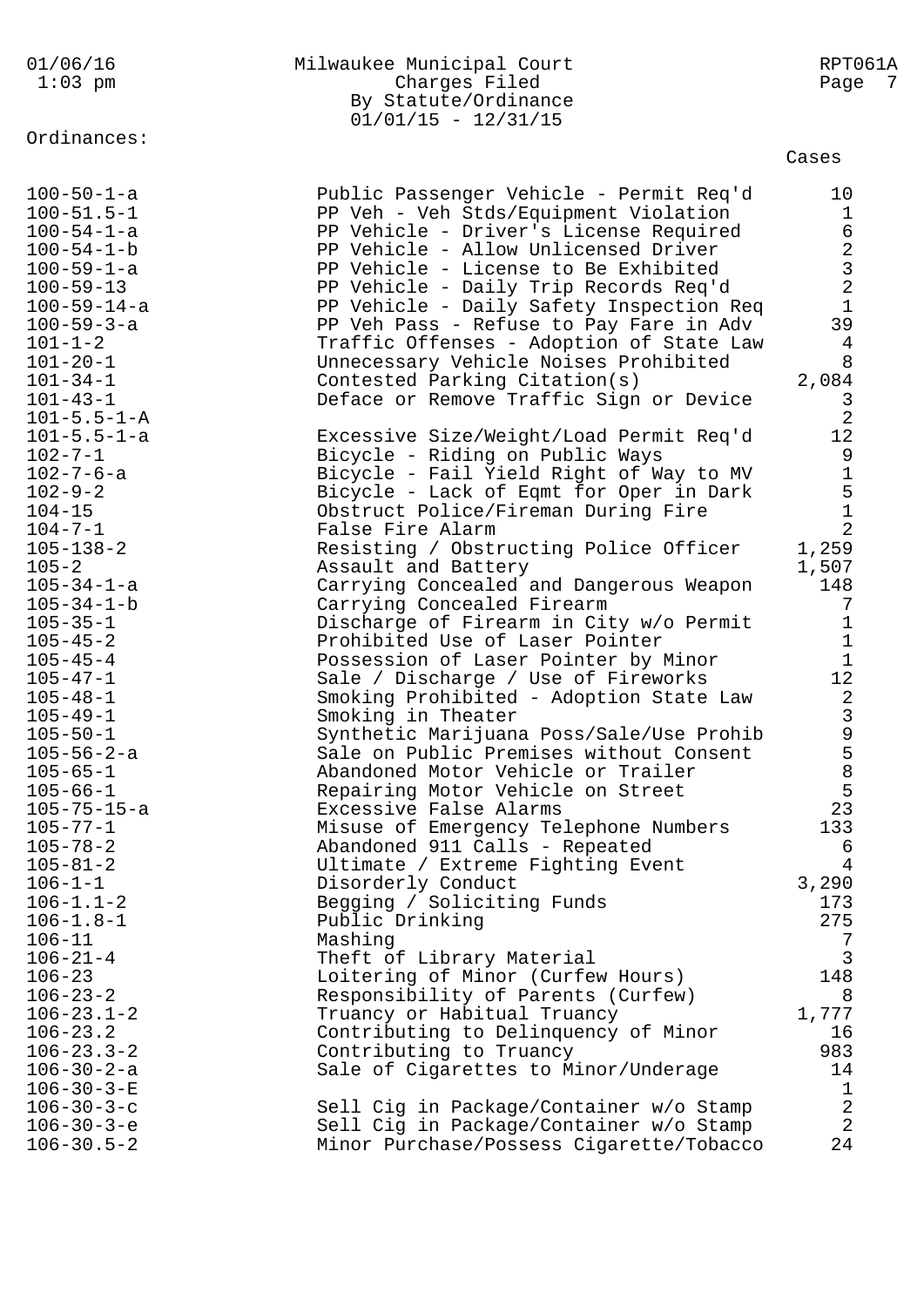|                    | By Statute/Ordinance                     |                |
|--------------------|------------------------------------------|----------------|
|                    | $01/01/15 - 12/31/15$                    |                |
| Ordinances:        |                                          |                |
|                    |                                          | Cases          |
| $106 - 31 - 1$     | Loitering or Prowling                    | 741            |
| $106 - 31 - 2$     | Loitering in or near a Dwelling Area     | 3              |
| $106 - 31 - 3$     | Loitering in Public Restroom             | $\mathbf{1}$   |
| $106 - 31 - 4$     | Loitering in or near School              | 18             |
| $106 - 31 - 5$     | Loitering in Public Building             | 37             |
| $106 - 31 - 6$     | Loitering in Restaurant / Tavern         | 154            |
| $106 - 31 - 7$     | Loitering - Soliciting, Etc.             | 181            |
| $106 - 31 - 8$     | Loitering in a Parking Lot or Structure  | 14             |
| $106 - 31 - 9$     | Loitering on Private / Public Property   | 24             |
| $106 - 34 - 2 - b$ | Possession of Spray Paint, Etc. by Minor | $\overline{4}$ |
| $106 - 34.5 - 1$   | Prostitution - Prohibited Conduct        | $\overline{4}$ |
| $106 - 35 - 2$     | Loitering - Soliciting Prostitute        | 52             |
| $106 - 35.6 - 2$   | Loitering - Illegal Drug Activity        | 136            |
| $106 - 36 - 3 - a$ | Possession of Drug Paraphernalia         | 546            |
| $106 - 36 - 3 - b$ | Manufact/Sell/Deliver Drug Paraphernalia | $\mathbf{1}$   |
| $106 - 36 - 3 - d$ | Advertisement of Drug Paraphernalia      | $\mathbf{3}$   |
| $106 - 37 - 2$     | Frequenting An Illegal Drug House        | 45             |
| $106 - 38 - 2$     | Possession of Marijuana                  | 1,043          |
| $106 - 5 - 2$      | Indecent Exposure                        | 22             |
| $106 - 51 - 3 - a$ | Designated Offender Residency Restricts  | 125            |
| $106 - 8 - 1$      | Obscene Phone Call                       | $\mathbf{1}$   |
| $106 - 8 - 2$      | Harassing Phone Call                     | 26             |
| $106 - 8 - 4$      | Harassing Phone Calls - Repeated         | 22             |
| $107 - 1$          | Gambling Places - Permit or Run          | 1              |
| $107 - 2$          | Gambling                                 | 27             |
| $108 - 23$         | Public Dance Hall - Resp of Permittee    | $\mathbf{1}$   |
| $108 - 5 - 1 - a$  | Public Dance Hall - License Required     | 15             |
| $110 - 1$          | Damaging/Tampering w/Coin Machine, Etc.  | 2              |
| $110 - 10 - 1$     | Trespassing Upon Buildings / Premises    | 891            |
| $110 - 11 - 2 - b$ | Attempting to Avoid Paying Bus Fare      | 1              |
| $110 - 12 - 1 - a$ | Landlord - Forcible Entry Prohibited     | 7              |
| $110 - 12 - 1 - b$ | Tenant - Denial of Access to Landlord    | $\mathbf{1}$   |
| $110 - 15$         | Vandalism                                | 1,008          |
| $110 - 15.5 - 1$   | Vandalism - Graffiti Related             | 7              |
| $110 - 15.7 - 2$   | Vandalism - Vacant Buildings             | $\mathbf 1$    |
| $110 - 16 - 2$     | Theft                                    | 402            |
| $110 - 32 - 1 - a$ | Fraud on Hotel or Restaurant             | 26             |
| $110 - 32 - 1 - b$ | Fraud on Hotel or Restaurant Keeper      | 11             |
| $110 - 35 - 1$     | Retail Theft                             | 2,139          |
| $110 - 36 - 1 - b$ | Possession of Shopping Cart              | 4              |
| $110 - 70$         | Taxi - Permit and Driver Regulations     | $\mathbf 1$    |
| $118 - 62 - 2$     | Loitering on Bridge Prohibited           | $\mathbf{1}$   |
| $118 - 80 - 1$     | Boating - Adoption of State Statutes     | 161            |
| $118 - 80 - 7$     | Swimming within Harbor Where Prohibited  | $\mathbf{1}$   |
| 200 through 295    | Building Code Violations                 | 2,563          |
| $200 - 11 - 4$     | Illegal Occupancy and Use                | 3              |
| $200 - 11 - 5$     | Building, Structure, Etc. Unsafe / Unfit | 17             |
| $200 - 24 - 1$     | Building Permit Required                 | 9              |
| $200 - 42 - 2 - a$ | Certificate of Occupancy / Zoning Req'd  | $\mathbf{1}$   |
| $200 - 42 - 2 - c$ | Illegal Occupancy -- No Cert / Unfit     | 21             |
| $200 - 42 - 2 - d$ | Illegal Occupancy -- No Cert / Unfit     | 13             |
| $200 - 42 - 4 - a$ | Occupancy Certificate Info Required      | $\mathbf{1}$   |
|                    |                                          |                |

01/06/16 Milwaukee Municipal Court RPT061A 1:03 pm Charges Filed Page 8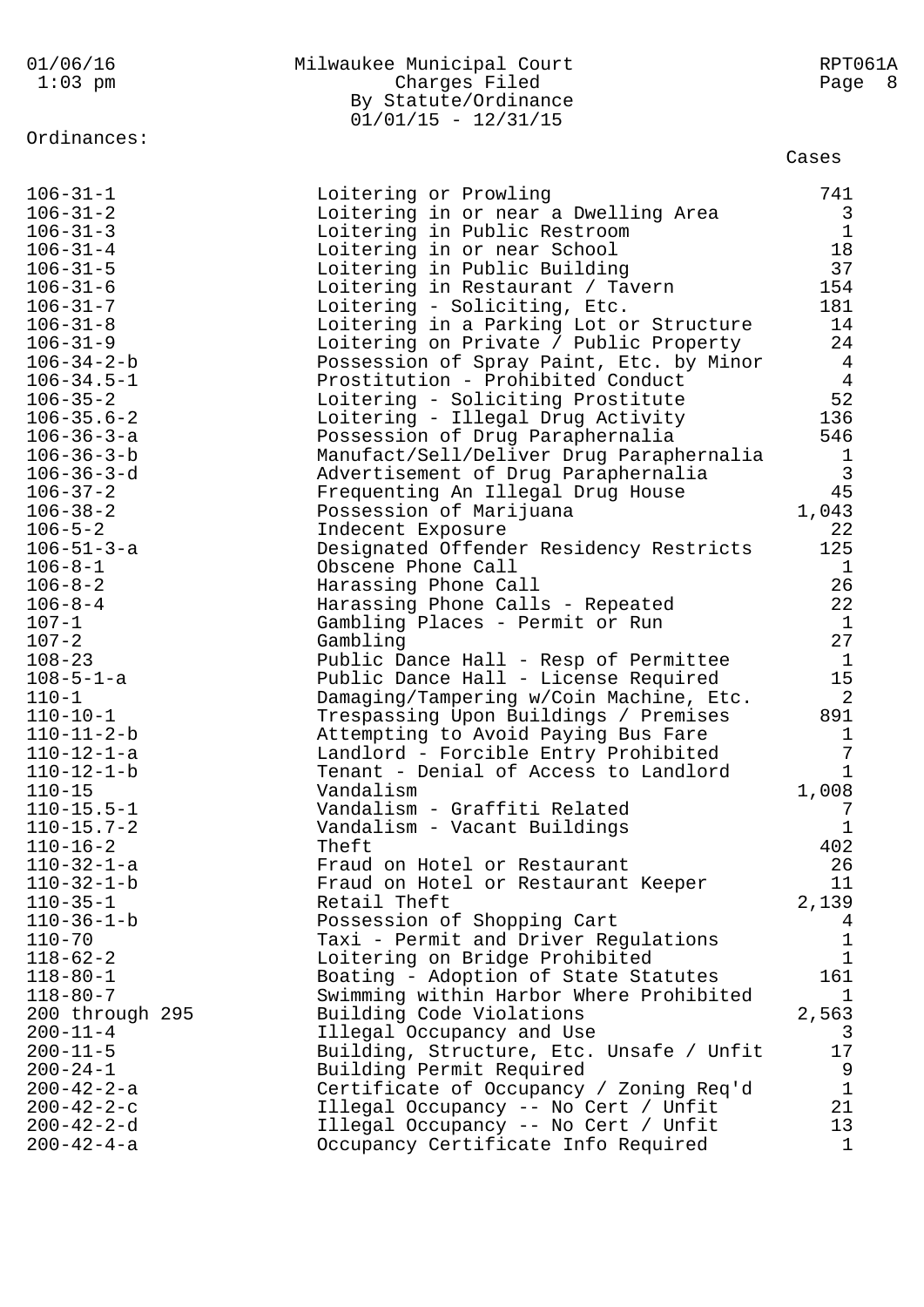| Ordinances:<br>Cases<br>$200 - 51.7 - 4 - a$<br>247<br>Registration Stmt Reqd - Vacant Building<br>$200 - 51.7 - 7$<br>290<br>Fail to Provide Access for Inspection<br>$200 - 52 - 3$<br>Code Compliance Certificate Required<br>3<br>$200 - 53 - 5 - a$<br>18<br>Fail to Inform Tenant of Inspection<br>$214 - 27 - 4$<br>9<br>Smoke Detectors Not Operative<br>9<br>$214 - 3$<br>Adoption of Model Fire Code<br>51<br>$214 - 7 - 2 - b - 1$<br>Annual Fire Inspection Required<br>3<br>$244 - 18 - 2$<br>Snipe Advertising Prohibited<br>$\begin{array}{c}\n1 \\ 3 \\ 3\n\end{array}$<br>252-74-1-a<br>Paving of Parking Lots, Areas & Spaces<br>275<br>Building Maintenance<br>$275 - 32 - 3 - a$<br>Exterior Wood Surfaces Protected<br>$275 - 81 - 5$<br>Sanitation - Maintenance of Premises<br>47<br>295<br>Zoning Violations<br>$295 - 403 - 3 - b$<br>28<br>Paved or Approved Surface Required<br>5<br>$295 - 503 - 1$<br>Residential Lot - Land Use Violation<br>$6\overline{6}$<br>$295 - 503 - 3 - b$<br>Residential Lot - Improper Veh Repair<br>18<br>$295 - 505 - 4 - b - 4$<br>Exceed Max Number Parked Vehicles on Lot<br>$295 - 505 - 4 - b - 9$<br>Unregistered Vehicle Parked > 30 Days<br>8<br>$295 - 603 - 1$<br>21<br>Commercial Lot - Land Use Violation<br>$295 - 803 - 1$<br>Industrial Lot - Land Use Violation<br>4<br>68<br>$50 - 25 - 5$<br>Resist or Obstruct Issuance of Citation<br>$63 - 3$<br>Park Hour Violation<br>13<br>$\overline{2}$<br>Lead Based Nuisance Prohibited<br>$66 - 22 - 1$<br>$66 - 22 - 1 - A$<br>$\mathbf{1}$<br>123<br>$66 - 22 - 1 - a$<br>Create/Knowing Allow Lead-Based Nuisance<br>$66 - 22 - 4 - h - 1$<br>Permit Required to Conduct Lead Reduc.<br>1<br>7<br>Food Dealer License Required<br>$68 - 21 - 1 - a$<br>2<br>Impure Food, Water, Drugs or Ice<br>$68 - 3$<br>$\sqrt{2}$<br>$68 - 4.3 - 2$<br>Convenience Food Store Regulations<br>$\overline{2}$<br>$68 - 41 - 2 - a$<br>Food Peddlers - Permit Required<br>$68 - 41 - 7$<br>Food Peddlers - Rules and Regulations<br>1<br>3<br>Food Peddlers - Sales on Public Way Only<br>$68 - 41 - 7 - c$<br>$\mathbf{1}$<br>Food Peddlers - Permit/Sticker not Trans<br>$68 - 41 - 8 - a$<br>11<br>False Call for Emergency Services<br>$75 - 17 - 1$<br>$\overline{a}$<br>$75 - 51 - 5 - A$<br>100<br>$78 - 17 - 1$<br>Dog and Cat Licenses Required<br>$78 - 19 - 1$<br>70<br>Permitting Animal at Large<br>21<br>$78 - 19 - 2$<br>Setting Animal at Large<br>$78 - 19 - 3$<br>Animal Litter Nuisance<br>3<br>8<br>$78 - 22 - 1$<br>Pit-Bull/Rottweiler - Leash Requirements<br>$78 - 22 - 2$<br>Pit Bull/Rottweiler - Yard / Kennel Reqs<br>41 | 01/06/16<br>$1:03$ pm | Milwaukee Municipal Court<br>Charges Filed<br>By Statute/Ordinance<br>$01/01/15 - 12/31/15$ | RPT061A<br>- 9<br>Page |
|-------------------------------------------------------------------------------------------------------------------------------------------------------------------------------------------------------------------------------------------------------------------------------------------------------------------------------------------------------------------------------------------------------------------------------------------------------------------------------------------------------------------------------------------------------------------------------------------------------------------------------------------------------------------------------------------------------------------------------------------------------------------------------------------------------------------------------------------------------------------------------------------------------------------------------------------------------------------------------------------------------------------------------------------------------------------------------------------------------------------------------------------------------------------------------------------------------------------------------------------------------------------------------------------------------------------------------------------------------------------------------------------------------------------------------------------------------------------------------------------------------------------------------------------------------------------------------------------------------------------------------------------------------------------------------------------------------------------------------------------------------------------------------------------------------------------------------------------------------------------------------------------------------------------------------------------------------------------------------------------------------------------------------------------------------------------------------------------------------------------------------------------------------------------------------------------------------------------------------------------------------------------------------------------------------------------------------------------------------------------------------------------------------------------------------------------------------------------------------------------------------------------------------------------------------------------------------------------------------------------------------------------------------------------|-----------------------|---------------------------------------------------------------------------------------------|------------------------|
|                                                                                                                                                                                                                                                                                                                                                                                                                                                                                                                                                                                                                                                                                                                                                                                                                                                                                                                                                                                                                                                                                                                                                                                                                                                                                                                                                                                                                                                                                                                                                                                                                                                                                                                                                                                                                                                                                                                                                                                                                                                                                                                                                                                                                                                                                                                                                                                                                                                                                                                                                                                                                                                                   |                       |                                                                                             |                        |
|                                                                                                                                                                                                                                                                                                                                                                                                                                                                                                                                                                                                                                                                                                                                                                                                                                                                                                                                                                                                                                                                                                                                                                                                                                                                                                                                                                                                                                                                                                                                                                                                                                                                                                                                                                                                                                                                                                                                                                                                                                                                                                                                                                                                                                                                                                                                                                                                                                                                                                                                                                                                                                                                   |                       |                                                                                             |                        |
|                                                                                                                                                                                                                                                                                                                                                                                                                                                                                                                                                                                                                                                                                                                                                                                                                                                                                                                                                                                                                                                                                                                                                                                                                                                                                                                                                                                                                                                                                                                                                                                                                                                                                                                                                                                                                                                                                                                                                                                                                                                                                                                                                                                                                                                                                                                                                                                                                                                                                                                                                                                                                                                                   |                       |                                                                                             |                        |
|                                                                                                                                                                                                                                                                                                                                                                                                                                                                                                                                                                                                                                                                                                                                                                                                                                                                                                                                                                                                                                                                                                                                                                                                                                                                                                                                                                                                                                                                                                                                                                                                                                                                                                                                                                                                                                                                                                                                                                                                                                                                                                                                                                                                                                                                                                                                                                                                                                                                                                                                                                                                                                                                   |                       |                                                                                             |                        |
|                                                                                                                                                                                                                                                                                                                                                                                                                                                                                                                                                                                                                                                                                                                                                                                                                                                                                                                                                                                                                                                                                                                                                                                                                                                                                                                                                                                                                                                                                                                                                                                                                                                                                                                                                                                                                                                                                                                                                                                                                                                                                                                                                                                                                                                                                                                                                                                                                                                                                                                                                                                                                                                                   |                       |                                                                                             |                        |
|                                                                                                                                                                                                                                                                                                                                                                                                                                                                                                                                                                                                                                                                                                                                                                                                                                                                                                                                                                                                                                                                                                                                                                                                                                                                                                                                                                                                                                                                                                                                                                                                                                                                                                                                                                                                                                                                                                                                                                                                                                                                                                                                                                                                                                                                                                                                                                                                                                                                                                                                                                                                                                                                   |                       |                                                                                             |                        |
|                                                                                                                                                                                                                                                                                                                                                                                                                                                                                                                                                                                                                                                                                                                                                                                                                                                                                                                                                                                                                                                                                                                                                                                                                                                                                                                                                                                                                                                                                                                                                                                                                                                                                                                                                                                                                                                                                                                                                                                                                                                                                                                                                                                                                                                                                                                                                                                                                                                                                                                                                                                                                                                                   |                       |                                                                                             |                        |
|                                                                                                                                                                                                                                                                                                                                                                                                                                                                                                                                                                                                                                                                                                                                                                                                                                                                                                                                                                                                                                                                                                                                                                                                                                                                                                                                                                                                                                                                                                                                                                                                                                                                                                                                                                                                                                                                                                                                                                                                                                                                                                                                                                                                                                                                                                                                                                                                                                                                                                                                                                                                                                                                   |                       |                                                                                             |                        |
|                                                                                                                                                                                                                                                                                                                                                                                                                                                                                                                                                                                                                                                                                                                                                                                                                                                                                                                                                                                                                                                                                                                                                                                                                                                                                                                                                                                                                                                                                                                                                                                                                                                                                                                                                                                                                                                                                                                                                                                                                                                                                                                                                                                                                                                                                                                                                                                                                                                                                                                                                                                                                                                                   |                       |                                                                                             |                        |
|                                                                                                                                                                                                                                                                                                                                                                                                                                                                                                                                                                                                                                                                                                                                                                                                                                                                                                                                                                                                                                                                                                                                                                                                                                                                                                                                                                                                                                                                                                                                                                                                                                                                                                                                                                                                                                                                                                                                                                                                                                                                                                                                                                                                                                                                                                                                                                                                                                                                                                                                                                                                                                                                   |                       |                                                                                             |                        |
|                                                                                                                                                                                                                                                                                                                                                                                                                                                                                                                                                                                                                                                                                                                                                                                                                                                                                                                                                                                                                                                                                                                                                                                                                                                                                                                                                                                                                                                                                                                                                                                                                                                                                                                                                                                                                                                                                                                                                                                                                                                                                                                                                                                                                                                                                                                                                                                                                                                                                                                                                                                                                                                                   |                       |                                                                                             |                        |
|                                                                                                                                                                                                                                                                                                                                                                                                                                                                                                                                                                                                                                                                                                                                                                                                                                                                                                                                                                                                                                                                                                                                                                                                                                                                                                                                                                                                                                                                                                                                                                                                                                                                                                                                                                                                                                                                                                                                                                                                                                                                                                                                                                                                                                                                                                                                                                                                                                                                                                                                                                                                                                                                   |                       |                                                                                             |                        |
|                                                                                                                                                                                                                                                                                                                                                                                                                                                                                                                                                                                                                                                                                                                                                                                                                                                                                                                                                                                                                                                                                                                                                                                                                                                                                                                                                                                                                                                                                                                                                                                                                                                                                                                                                                                                                                                                                                                                                                                                                                                                                                                                                                                                                                                                                                                                                                                                                                                                                                                                                                                                                                                                   |                       |                                                                                             |                        |
|                                                                                                                                                                                                                                                                                                                                                                                                                                                                                                                                                                                                                                                                                                                                                                                                                                                                                                                                                                                                                                                                                                                                                                                                                                                                                                                                                                                                                                                                                                                                                                                                                                                                                                                                                                                                                                                                                                                                                                                                                                                                                                                                                                                                                                                                                                                                                                                                                                                                                                                                                                                                                                                                   |                       |                                                                                             |                        |
|                                                                                                                                                                                                                                                                                                                                                                                                                                                                                                                                                                                                                                                                                                                                                                                                                                                                                                                                                                                                                                                                                                                                                                                                                                                                                                                                                                                                                                                                                                                                                                                                                                                                                                                                                                                                                                                                                                                                                                                                                                                                                                                                                                                                                                                                                                                                                                                                                                                                                                                                                                                                                                                                   |                       |                                                                                             |                        |
|                                                                                                                                                                                                                                                                                                                                                                                                                                                                                                                                                                                                                                                                                                                                                                                                                                                                                                                                                                                                                                                                                                                                                                                                                                                                                                                                                                                                                                                                                                                                                                                                                                                                                                                                                                                                                                                                                                                                                                                                                                                                                                                                                                                                                                                                                                                                                                                                                                                                                                                                                                                                                                                                   |                       |                                                                                             |                        |
|                                                                                                                                                                                                                                                                                                                                                                                                                                                                                                                                                                                                                                                                                                                                                                                                                                                                                                                                                                                                                                                                                                                                                                                                                                                                                                                                                                                                                                                                                                                                                                                                                                                                                                                                                                                                                                                                                                                                                                                                                                                                                                                                                                                                                                                                                                                                                                                                                                                                                                                                                                                                                                                                   |                       |                                                                                             |                        |
|                                                                                                                                                                                                                                                                                                                                                                                                                                                                                                                                                                                                                                                                                                                                                                                                                                                                                                                                                                                                                                                                                                                                                                                                                                                                                                                                                                                                                                                                                                                                                                                                                                                                                                                                                                                                                                                                                                                                                                                                                                                                                                                                                                                                                                                                                                                                                                                                                                                                                                                                                                                                                                                                   |                       |                                                                                             |                        |
|                                                                                                                                                                                                                                                                                                                                                                                                                                                                                                                                                                                                                                                                                                                                                                                                                                                                                                                                                                                                                                                                                                                                                                                                                                                                                                                                                                                                                                                                                                                                                                                                                                                                                                                                                                                                                                                                                                                                                                                                                                                                                                                                                                                                                                                                                                                                                                                                                                                                                                                                                                                                                                                                   |                       |                                                                                             |                        |
|                                                                                                                                                                                                                                                                                                                                                                                                                                                                                                                                                                                                                                                                                                                                                                                                                                                                                                                                                                                                                                                                                                                                                                                                                                                                                                                                                                                                                                                                                                                                                                                                                                                                                                                                                                                                                                                                                                                                                                                                                                                                                                                                                                                                                                                                                                                                                                                                                                                                                                                                                                                                                                                                   |                       |                                                                                             |                        |
| $78 - 22 - 3$<br>Pit-Bull/Rottweiler - Behavior Class Req<br>54<br>Dangerous Animal Regulations<br>$78 - 23 - 1 - a$<br>6                                                                                                                                                                                                                                                                                                                                                                                                                                                                                                                                                                                                                                                                                                                                                                                                                                                                                                                                                                                                                                                                                                                                                                                                                                                                                                                                                                                                                                                                                                                                                                                                                                                                                                                                                                                                                                                                                                                                                                                                                                                                                                                                                                                                                                                                                                                                                                                                                                                                                                                                         |                       |                                                                                             |                        |
| $\overline{2}$<br>Dangerous Animal at Large Notif Req'd<br>$78 - 23 - 10$<br>$\overline{2}$<br>$78 - 23 - 2$<br>Dangerous Animal - Leash and Muzzle Req                                                                                                                                                                                                                                                                                                                                                                                                                                                                                                                                                                                                                                                                                                                                                                                                                                                                                                                                                                                                                                                                                                                                                                                                                                                                                                                                                                                                                                                                                                                                                                                                                                                                                                                                                                                                                                                                                                                                                                                                                                                                                                                                                                                                                                                                                                                                                                                                                                                                                                           |                       |                                                                                             |                        |
| $\mathfrak{Z}$<br>Dangerous Animal - Liability Ins Req'd<br>$78 - 23 - 7$<br>$\overline{2}$<br>$78 - 27 - 1$<br>Failure to Surrender Rabid Animal                                                                                                                                                                                                                                                                                                                                                                                                                                                                                                                                                                                                                                                                                                                                                                                                                                                                                                                                                                                                                                                                                                                                                                                                                                                                                                                                                                                                                                                                                                                                                                                                                                                                                                                                                                                                                                                                                                                                                                                                                                                                                                                                                                                                                                                                                                                                                                                                                                                                                                                 |                       |                                                                                             |                        |
| $78 - 29 - 1$<br>Animal Disturbing Peace<br>14<br>7<br>$78 - 3 - 1$<br>Animal Owner's Duty to Restrain, Etc.                                                                                                                                                                                                                                                                                                                                                                                                                                                                                                                                                                                                                                                                                                                                                                                                                                                                                                                                                                                                                                                                                                                                                                                                                                                                                                                                                                                                                                                                                                                                                                                                                                                                                                                                                                                                                                                                                                                                                                                                                                                                                                                                                                                                                                                                                                                                                                                                                                                                                                                                                      |                       |                                                                                             |                        |
| 12<br>Cruelty to Animals<br>$78 - 31 - 1 - a$<br>$78 - 31 - 2$<br>Cruelty to Animals - Food and Water Reqs<br>22<br>$78 - 31 - 3 - a$<br>Cruelty to Animals - Lack of Shelter<br>8                                                                                                                                                                                                                                                                                                                                                                                                                                                                                                                                                                                                                                                                                                                                                                                                                                                                                                                                                                                                                                                                                                                                                                                                                                                                                                                                                                                                                                                                                                                                                                                                                                                                                                                                                                                                                                                                                                                                                                                                                                                                                                                                                                                                                                                                                                                                                                                                                                                                                |                       |                                                                                             |                        |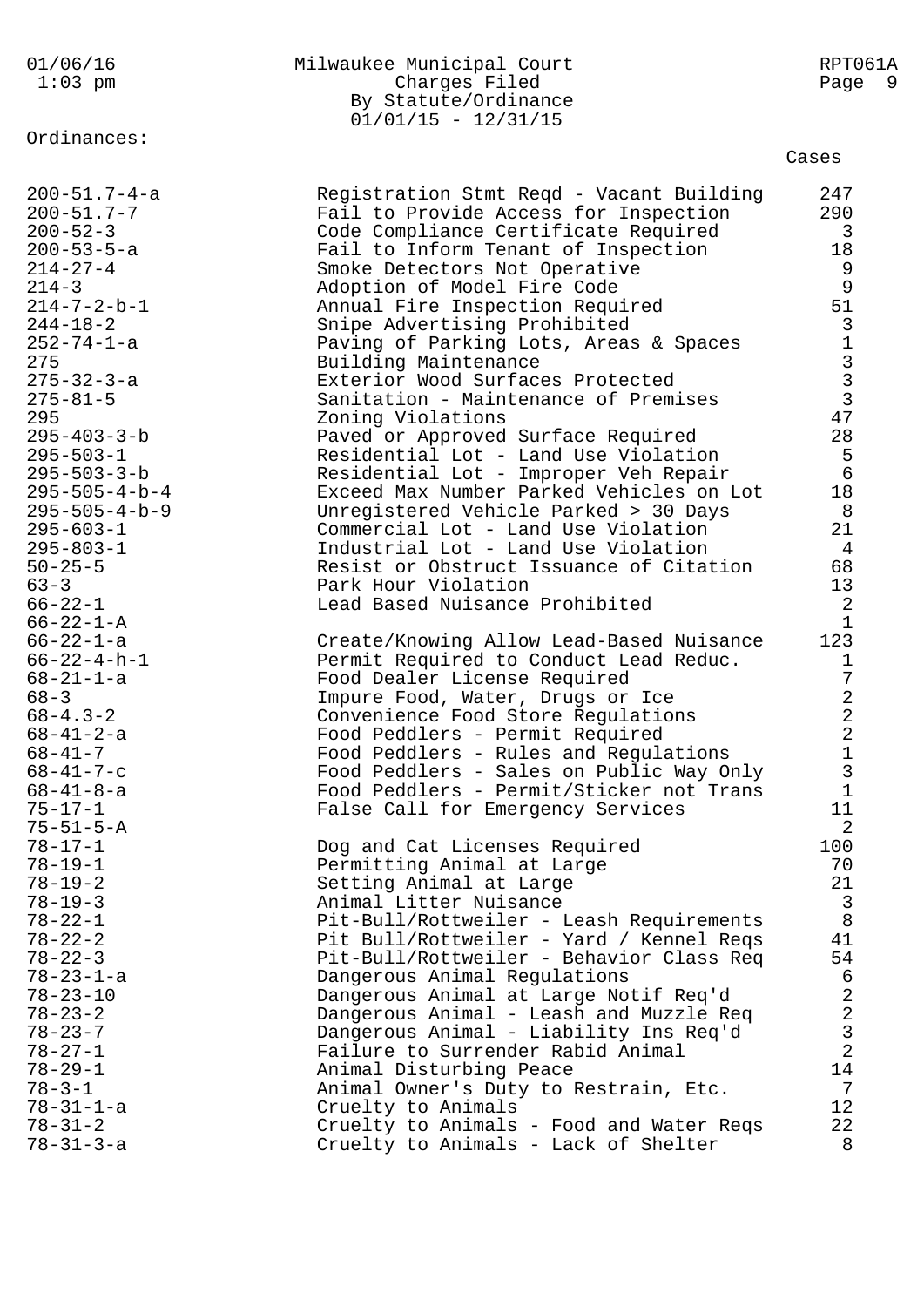## Ordinances:

## 01/06/16 Milwaukee Municipal Court RPT061A 1:03 pm Charges Filed Page 10 By Statute/Ordinance 01/01/15 - 12/31/15

## Cases

| $78 - 31 - 3 - b$     | Cruelty to Animals - Lack of Shade       | 6               |
|-----------------------|------------------------------------------|-----------------|
| $78 - 31 - 3 - c$     | Cruelty to Animals - Lack Proper Shelter | $\mathbf{1}$    |
| $78 - 31 - 3 - d$     | Cruelty to Animals - Kept in Garage/Shed | $\mathfrak{Z}$  |
| $78 - 31 - 4$         | Cruelty to Animals - Leash Requirements  | $\mathbf 1$     |
| $78 - 31 - 7$         | Cruelty to Animals - Fail Get Vet Care   | $\overline{2}$  |
| $78 - 5 - 3$          | Keep Animal in City - Exceed # Permitted | 6               |
| $78 - 7 - 2 - a$      | Animal Fancier Permit Required           | $\mathbf{1}$    |
| $79 - 10 - 2$         | Littering on Street by Motor Vehicle     | $\mathbf{1}$    |
| $79 - 11$             | Littering of Public Property             | 74              |
| $79 - 12 - 1$         | Littering of Premises                    | 16              |
| $79 - 4 - 1.5 - a$    | Portable Waste Container Prohibited Use  | $\mathbf 1$     |
| $79 - 40 - 1$         | Unauthorized Removal of Recyclables      | $\overline{a}$  |
| $79 - 40 - 2$         |                                          | $\overline{2}$  |
|                       | Unauthorized Removal of Recycling Cart   |                 |
| $79 - 5.5 - 1$        | Waste Containers - Removal of Contents   | $\mathbf{1}$    |
| $79 - 5.7 - 1$        | Waste Containers - Addition to Contents  | $\mathbf{1}$    |
| $80 - 10 - 6 - b$     | Chronic Nuisance Premises                | $\overline{4}$  |
| $80 - 15$             | Spitting in Public Places                | $\mathsf{3}$    |
| $80 - 44 - 2$         | Dumping Prohibited                       | $\epsilon$      |
| $80 - 48 - 3$         | Elimination of Rat Feeding Places Req'd  | $\overline{2}$  |
| $80 - 49 - 3$         | Certain Vehicles Prohibited              | 2               |
| $80 - 63 - 1$         | Excessive Noise Prohibited               | 322             |
| $80 - 63 - 2$         | Noise Constituting a Nuisance            | $\mathbf{1}$    |
| $80 - 65 - 4$         | Noise Nuisances                          | $\mathsf{3}$    |
| $82 - 2$              | Use of False Weights and Measures        | $1\,$           |
| $84 - 20 - 15 - a$    | Fraud of Parking Lot Operator            | $\mathbf{1}$    |
| $84 - 43 - 2$         | Cigarette and Tobacco License Required   | $\mathbf 1$     |
| $84 - 7 - 3$          | License Req'd If Estab Open 12am-5am     | $\overline{2}$  |
| $85 - 23 - 4 - a$     | Licensed Estab - Exceeding Occupy Limit  | $\overline{7}$  |
| $85 - 34 - 1$         | Filing False/Fradulent Information       | $\mathbf 1$     |
| $89 - 5$              |                                          | $\mathbf 1$     |
|                       | Escort Service License Required          |                 |
| $89 - 8$              | Escort License Required                  | $\mathbf{1}$    |
| $90 - 15 - 3 - a - 1$ | Class B Premises Allow Patron After Hrs  | 20              |
| $90 - 15 - 3 - a - 3$ | Class B Premises Patron Enter After Hrs  | $\overline{4}$  |
| $90 - 16 - 1$         | Display of License - Posting Required    | $\mathbf{1}$    |
| $90 - 17$             | Tavern Charges to Be Posted              | 1               |
| $90 - 18 - 1 - a - 1$ | Sale of Alcohol to Underaged Person      | 22              |
| $90 - 18 - 1 - a - 2$ | Sale/traffic Alcohol to Underaged Person | $\mathbf 1$     |
| $90 - 18 - 1 - c$     | Underage Attempt/Procure Alcohol         | 4               |
| $90 - 18 - 2$         | Possession of Alcohol by Underage Person | 172             |
| $90 - 18 - 3$         | Misrepresenting Age to Receive Alcohol   | 81              |
| $90 - 19 - 1$         | Presence of Minor at Licensed Premises   | 75              |
| $90 - 19 - 2 - a - 1$ | Allow Underage on Premises               | 9               |
| $90 - 21$             | Disorderly Premises Prohibited           | $\mathbf 1$     |
| $90 - 27 - 1$         | Licensed Premises - Open Entry Required  | $\overline{2}$  |
| $90 - 27 - 1 - c$     | Licensed Premises-Immed Police Entry Req | 6               |
| $90 - 27 - 1 - d$     | Licensed Premises - Safe Egress Required | $\overline{2}$  |
| $90 - 3 - 1$          | Liquor License Required                  | 12              |
| $90 - 3 - 2$          | Alcohol Sales - Premises License Regd    | $\overline{a}$  |
| $90 - 31 - 1$         | Refilling of Liquor Bottle               | $\mathbf{1}$    |
|                       |                                          | 10 <sub>o</sub> |
| $90 - 4 - 10 - a$     | Class D Operator's Liquor License        |                 |
| $90 - 4 - 4 - a$      | Class B Manager's License                | 4               |
| $90 - 8 - 1$          | Responsible Person on Premises Req'd     | 18              |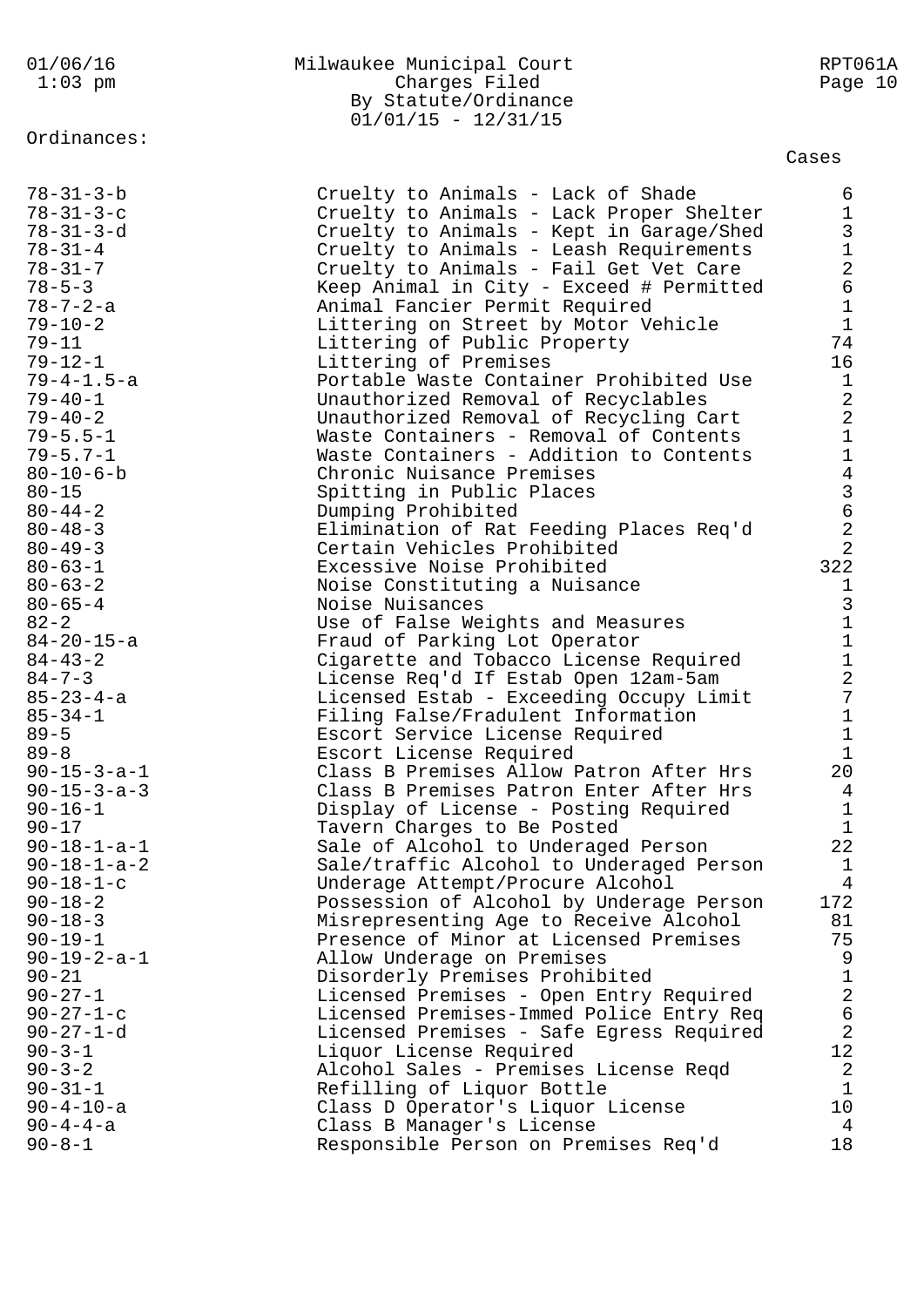| 01/06/16<br>$1:03$ pm                                                                                                                                                                                                                                                               | Milwaukee Municipal Court<br>Charges Filed<br>By Statute/Ordinance<br>$01/01/15 - 12/31/15$                                                                                                                                                                                                                                                                                                                                                                                                                                                                   | RPT061A<br>Page 11                                                          |
|-------------------------------------------------------------------------------------------------------------------------------------------------------------------------------------------------------------------------------------------------------------------------------------|---------------------------------------------------------------------------------------------------------------------------------------------------------------------------------------------------------------------------------------------------------------------------------------------------------------------------------------------------------------------------------------------------------------------------------------------------------------------------------------------------------------------------------------------------------------|-----------------------------------------------------------------------------|
| Ordinances:                                                                                                                                                                                                                                                                         |                                                                                                                                                                                                                                                                                                                                                                                                                                                                                                                                                               | Cases                                                                       |
| $92 - 10 - 6 - b$<br>$92 - 10 - 6 - c$<br>$92 - 10 - 6 - d$<br>$92 - 11.5 - 1$<br>$92 - 11.5 - b$<br>$92 - 13 - 1$<br>$92 - 3 - 3 - a$<br>$92 - 3 - 8 - c$<br>$92 - 3 - 8 - i$<br>$92 - 3 - 8 - n - 1$<br>$92 - 3 - 8 - n - 2$<br>$93 - 5 - 1$<br>$95 - 1 - 2$<br>$95 - 14 - 2 - a$ | Precious Metal/Gem Dealer - ID Check Req<br>Precious Metal/Gem Dealer - Recordkeep<br>Precious Metal/Gem Dealer - Trans Report<br>Secondhand Sales - Article Not Owned<br>Junk Collector/Dealer - Reporting Req'd<br>Junk Collector/Dealer - License Required<br>Junk Seller - Personal Information Req'd<br>Junk Collector/Dealer - Hold Period<br>Junk Collector/Dealer - MV Sticker Req'd<br>Junk Collector/Dealer - MV Signage Req'd<br>Secondhand MV Dealer License Req'd<br>Direct Sellers License Required<br>Home Improvement Contractor License Reqd | 2<br>28<br>8<br>$\frac{1}{2}$<br>25<br>1<br>$\mathbf 1$<br>7<br>5<br>4<br>7 |
| Sub Total:                                                                                                                                                                                                                                                                          |                                                                                                                                                                                                                                                                                                                                                                                                                                                                                                                                                               | 25,000                                                                      |

Total Cases Filed: 74,451